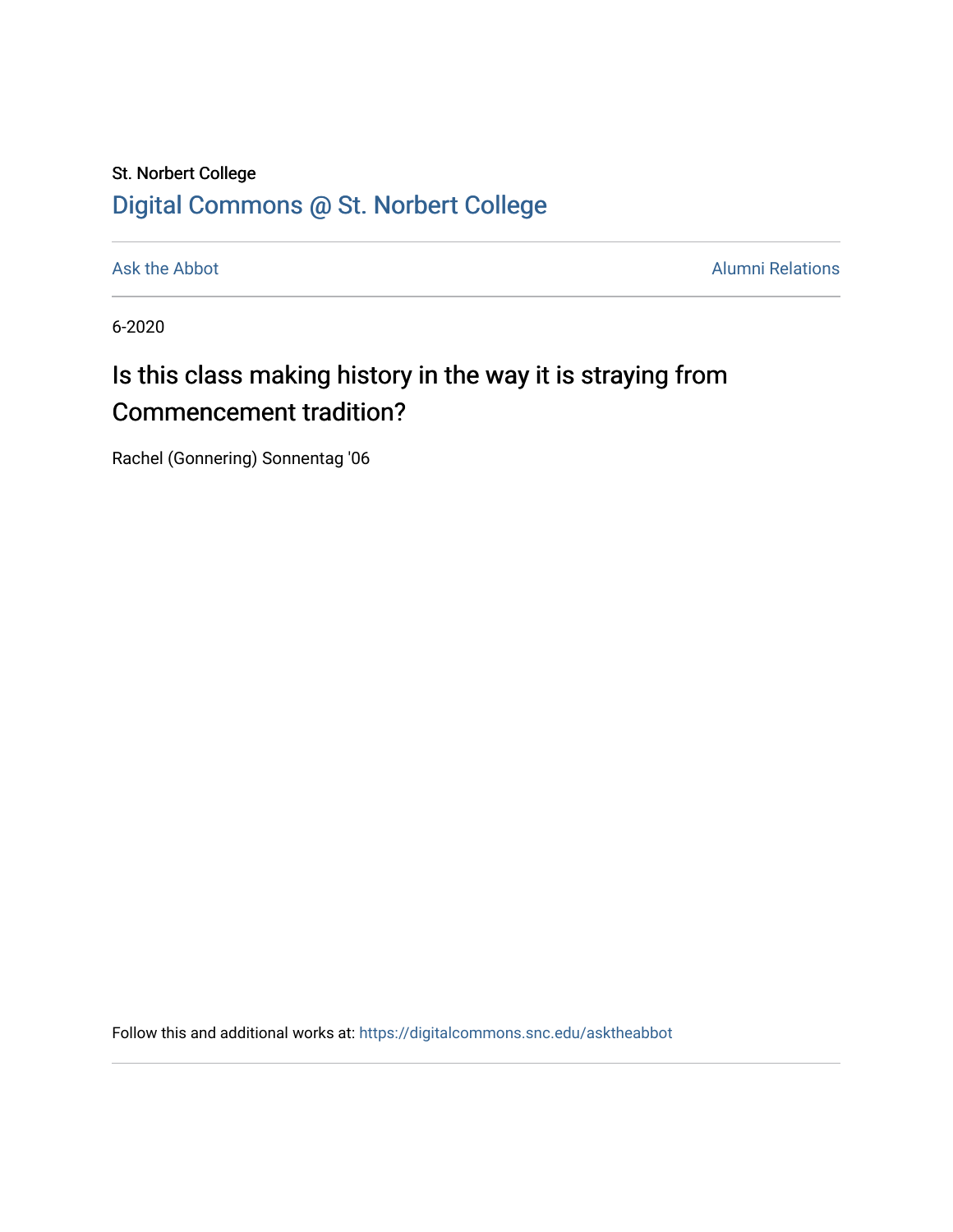

[Academics](https://www.snc.edu/academics) [Admission](https://www.snc.edu/admission) [Campus Life](https://www.snc.edu/campuslife) [Living Norbertine](https://www.snc.edu/livingnorbertine) [Athletics](https://www.snc.edu/athletics) [About](https://www.snc.edu/about)

Q

Giving

to SNC

 $\geq$  [Alumni](https://www.snc.edu/alumni/)  $\geq$  [Ask the Abbot](https://www.snc.edu/alumni/abbot/)  $\geq$  June 2020 A

### [Alumni](https://www.snc.edu/alumni/index.html)

[Events & Reunions](https://www.snc.edu/alumni/event/index.html) [Behind the Arch](https://www.snc.edu/alumni/event/behindthearch/) [Benefits and Services](https://www.snc.edu/alumni/benefits.html) [Get Involved](https://www.snc.edu/alumni/getinvolved.html) [Give to SNC](http://giving.snc.edu/) [Alumni Awards](https://www.snc.edu/alumni/awards/index.html) [Knight Lights](https://www.snc.edu/alumni/knightlights/index.html) [Alumni-Owned](https://www.snc.edu/alumni/directory/index.html) [Businesses Network](https://www.snc.edu/alumni/directory/index.html) [Alumni Board](https://www.snc.edu/alumni/alumniboard.html) [Student Alumni](https://www.snc.edu/alumni/saa.html) [Ambassadors](https://www.snc.edu/alumni/saa.html) [Staff](https://www.snc.edu/alumni/contactus.html)

# June 2020 Question:

Dear Abbot Pennings:

Serving as our alumni board vice president, I found it so fulfilling to welcome the Class of 2020, virtually, into our alumni ranks this year. It felt so different, though. Is this class making history in the way it is straying from Commencement tradition?

Rachel (Gonnering) Sonnentag '06

#### Answer:

My dearest Rachel,

Your eloquent question reflects my own, very similar, feelings as we negotiate this strange season at our beloved college. I feel so inspired by the courage and resilience of our entire campus community. It warms my heart to see the outpouring of support they have offered to the Class of 2020, whose graduation celebrations are taking such different form.

Commencement ceremonies are a time of reverence, celebration and reflection. Indeed, I look forward to our own observances each and every year. Though our community has persevered through many historical events, this is the very first time that our celebration has been postponed from its usual date. In that regard, this newest class to join our dear alumni is certainly a ground-breaking group. Certainly, they may add this, ahem, "first" to the many others that will earn them a special page in the book of history.



#### Ask the Abbot

As the founder of St. Norbert College, and having a prime seat in the center of campus throughout the years, I, Abbot Bernard Pennings, hold the answers to many of your burning questions about the college.

[Submit Your Question](https://www.snc.edu/alumni/abbot/index.html)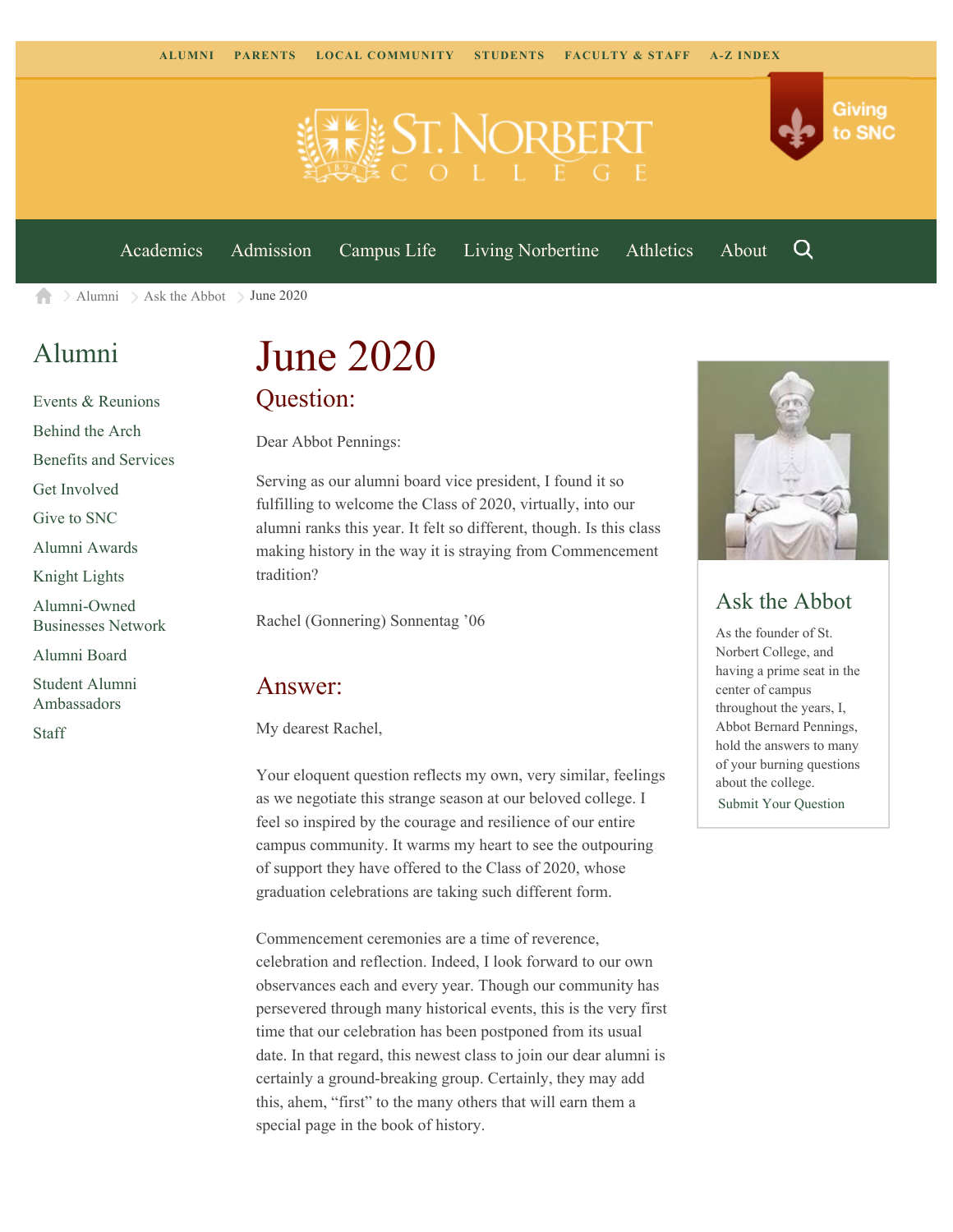That said, I must acknowledge that there have been some Commencement ceremonies that veered from the norm for differing reasons.

The most recent such departure that I now call to mind was on account of a most joyous occasion. Since 1977, without interruption, our Commencement ceremonies had been held in Schuldes Sports Center. However, in the spring of 2016 we were looking forward to completing the transformation of Schuldes into our new and most beautiful Mulva Family Fitness & Sports Center. With our gymnasium – our largest indoor space – temporarily unavailable due to these building works, we decided on an outdoor ceremony to be held in the quad. Dear me, this was quite the production! In fact, our very dependable Paul Mashl, theatre director, was quoted in our local newspaper as saying "It's like we're building a rock concert." But it was not a rockstar who was planning a visit, not at all. We were preparing to celebrate with even more important guests: the families of our graduating Class of 2016.

Weather can be fickle this time of year in our fine state. And predictions showed that Mother Nature would not be on our side in the spring of 2016. The forecast called for partly cloudy skies and a chilling high temperature of only 50 degrees. Thankfully the actual conditions proved finer than those forecast. Our first outdoor Commencement in recent memory was a success.

A more somber event forced an earlier Commencement to be very different from the one anticipated. In 1944, our nation was locked in World War II. It is well documented that in 1943 our civilian student body – of course, all men at that date – dropped to just 50 students. Consequently, the 1944 Commencement ceremony saw only 11 students cross the stage to receive their diplomas from myself. In 1945 our number of graduates at the annual ceremony would drop further still. In fact, only seven students walked the stage to conclude their St. Norbert College careers at Commencement that spring. Though we were living in dark days, we felt it was critical to celebrate these students' grand accomplishments. (As an aside, you can imagine my gratification in 2019 when I learned that a member of the Class of 1944 would finally receive his degree, awarded posthumously.) *[Readers of Ask the Abbot can enjoy [this story](https://www.snc.edu/magazine/2018fallwinter/posthumousdegree.html).]*

It is with great anticipation that I look forward to celebrating with the Class of 2020 at their own, if somewhat delayed, Commencement ceremony. I eagerly await, too the return of